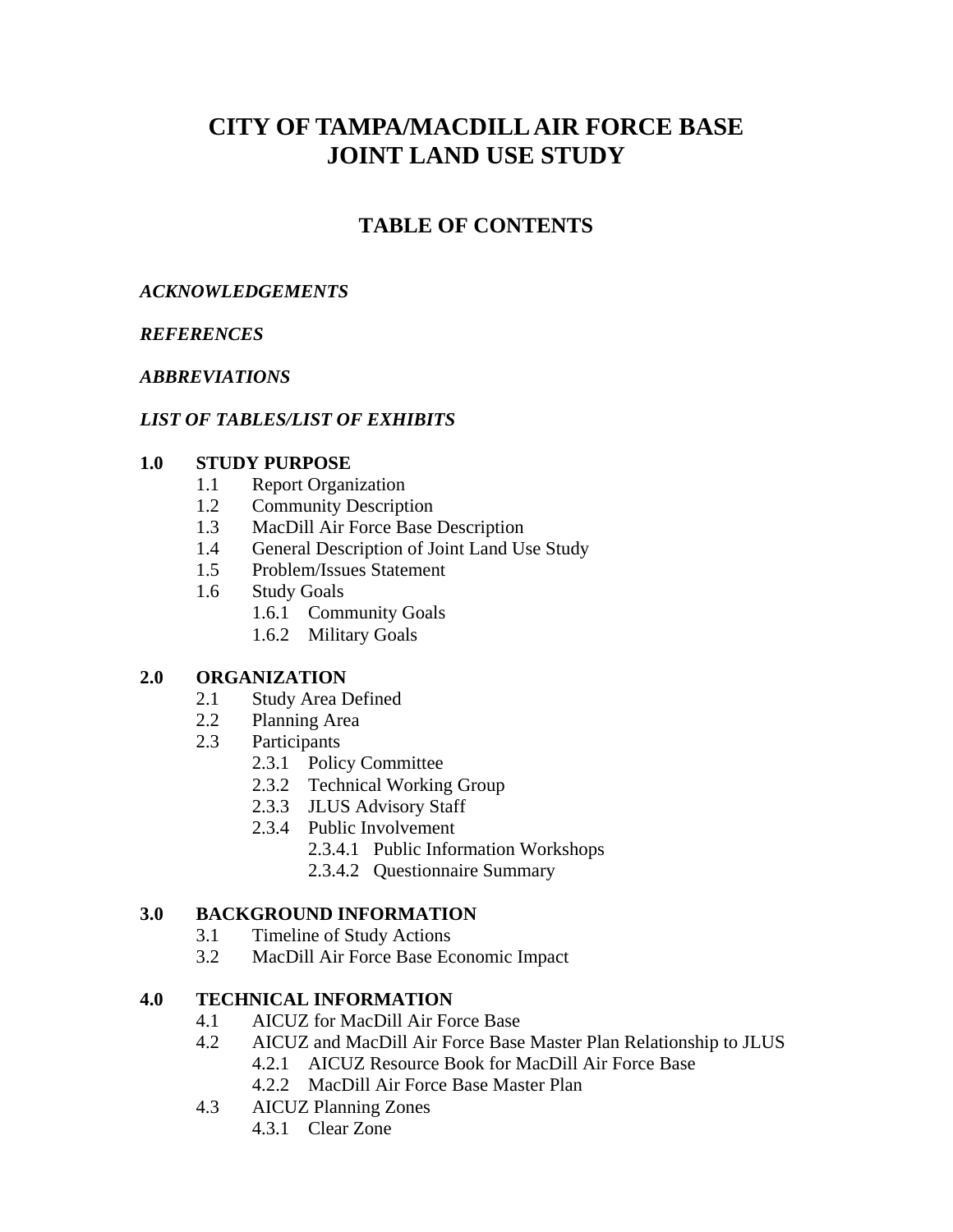- 4.3.2 Accident Potential Zone I (APZ I)
- 4.3.3 Accident Potential Zone II (APZ II)
- 4.3.4 Noise Contours
- 4.4 AICUZ Land Use Analyses
	- 4.4.1. Existing Land Uses within DNL 65dB Noise Contour
	- 4.4.2. Existing Land Uses within the Accident Potential Zones
	- 4.4.3 Existing Zoning within DNL 65dB Noise Contour
	- 4.4.4 Existing Zoning within the Accident Potential Zones
- 4.5 Summary of AICUZ Study and Existing Land Uses
- 4.6 City of Tampa Comprehensive Land Use Plan Evaluation
	- 4.6.1 Local Efforts to Mitigate Impacts Current Policies
		- 4.6.2 Current City of Tampa FLUE Policies of the Comprehensive Plan
- 4.7 City of Tampa Zoning Code Evaluation
- 4.8 Demographic Analysis
- 4.9 Land Use Analysis
	- 4.9.1 Background
	- 4.9.2 Industrial Land Uses
	- 4.9.3 Residential Uses
	- 4.9.4 Non Single-Family Detached Development
	- 4.9.5 Single-Family Detached Development
	- 4.9.6 Commercial Uses
	- 4.9.7 Nonconforming Use Analysis
	- 4.9.8 Tampa Greenways Areas
	- 4.9.9 Port Tampa Truck Study
	- 4.9.10 Recommendations

## **5.0 STUDY RECOMMENDATIONS**

- 5.1 City of Tampa Comprehensive Land Use Plan Revisions
	- 5.1.1 City of Tampa Future Land Use Element—Definitions
	- 5.1.2 Future Land Use Element--Policies
	- 5.1.3 Future Land Use Element--Land Use Categories
- 5.2 City of Tampa Codes Revisions

## **6.0 IMPLEMENTATION PLAN**

- 6.1 Short Term Goals
- 6.2 Long Term Goals
- 6.3 Processes
- 6.4 Schedules for Adoption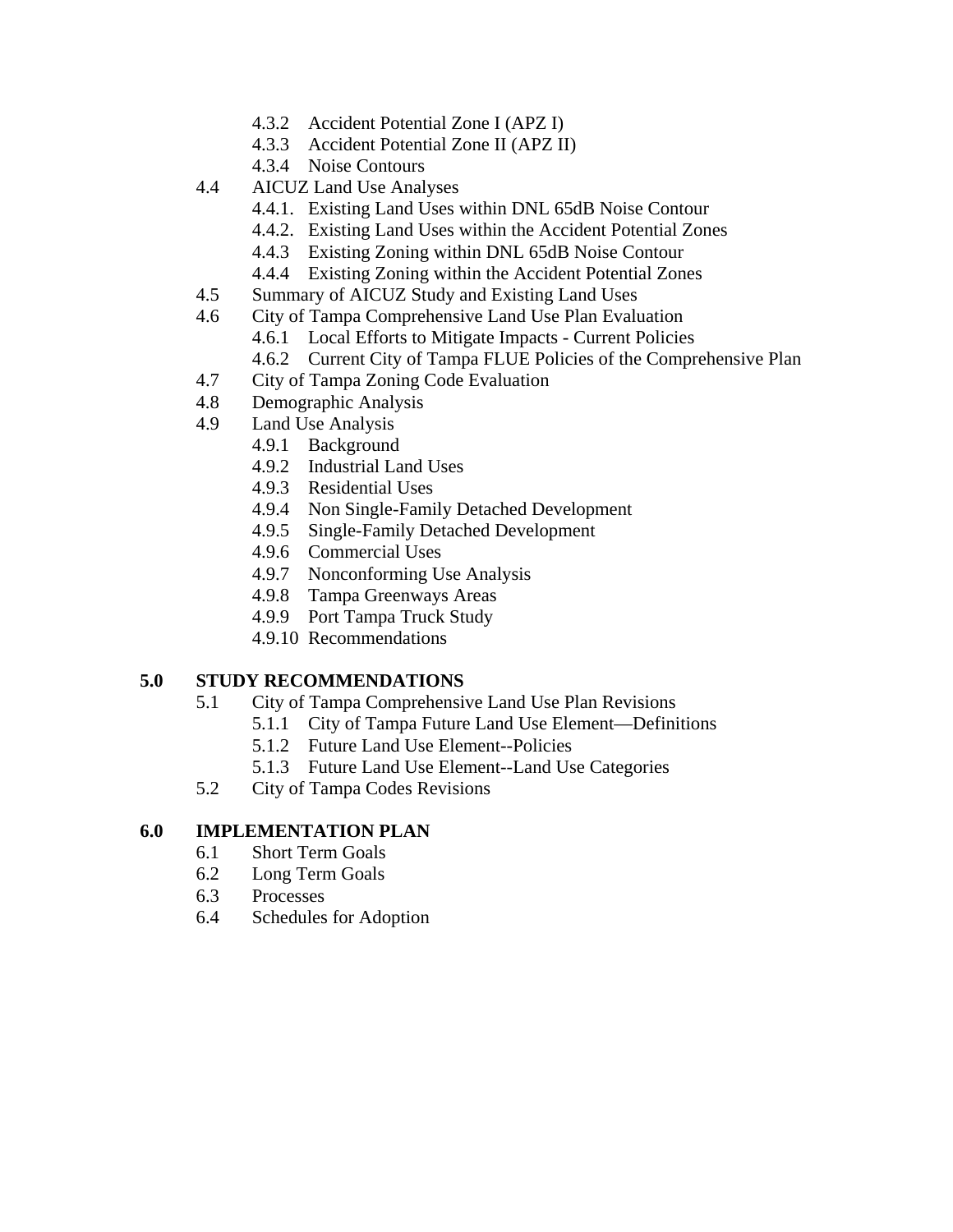## *ACKNOWLEDGEMENTS*

### *Policy Committee*

Mayor Pam Iorio, City of Tampa\* Colonel Margaret Woodward, Wing Commander, MacDill AFB\*\* Councilman John Dingfelder, Tampa City Council Commissioner Kathy Castor, Hillsborough County Board of County Commissioners \*Darrell Smith, Chief of Staff, City of Tampa (Appointed Alternate for Mayor Iorio) \*\*Col. Timothy Smith, Vice-Wing Commander, MacDill AFB (Appointed Alternate for Colonel Woodward)

### *Technical Working Group*

Rob Rowen, Interbay Peninsular Partnership Beth Alden, Hillsborough County MPO Bob Dikman, Association of Realtors Melanie Higgins, Environmental Consultant, Member of City of Tampa's Variance Review Board Cliff Fernandez, Dolphin Homes, Inc., Tampa Bay Builder's Association, Inc. Al Steenson, Sun Bay South Neighborhood Association Margaret Hamrick, Port Tampa Civic Association Tom Kester, Retired Law Enforcement Monty Perry, Lieutenant Colonel, Commander 3/10<sup>th</sup> Airlift Squadron David Cohen, Lieutenant Colonel, Chief of Wing Safety Paula Harvey, Hillsborough County Planning & Growth Management

### *JLUS Consultant Team*

William Mather, Kimley Horn Engineering, Inc. John LaRocca, Murphy LaRocca Consulting Group, Inc. Allen Murphy, Murphy LaRocca Consulting Group, Inc. Lorraine Lyn, Murphy LaRocca Consulting Group, Inc.

### *JLUS Advisory Staff*

Catherine Coyle, JLUS Project Manager/Coordinator, City of Tampa Cynthia Miller, Director of Business & Housing Development, City of Tampa Tony Rodriguez, Base Community Planner, MacDill Air Force Base Tony Garcia, Hillsborough County City-County Planning Commission Cathleen O'Dowd, Assistant City Attorney, City of Tampa Julia Cole, Assistant City Attorney, City of Tampa

### *City Support Staff (Mapping, Analysis, and Field Surveys)*

Gloria Moreda, Land Development Coordination Manager Barbara Lepore, Urban Planner II, Land Development Coordination Mary Danielewicz-Bryson, Urban Planner I, Land Development Coordination Jimmy Cook, Right-of-Way & Mapping Supervisor, Land Development Coordination

### *Special thanks to:*

Richard Tenga, Military Liaison Officer, Office of Secretary of Defense/Economic Adjustment, for his support and assistance with study process and procedure.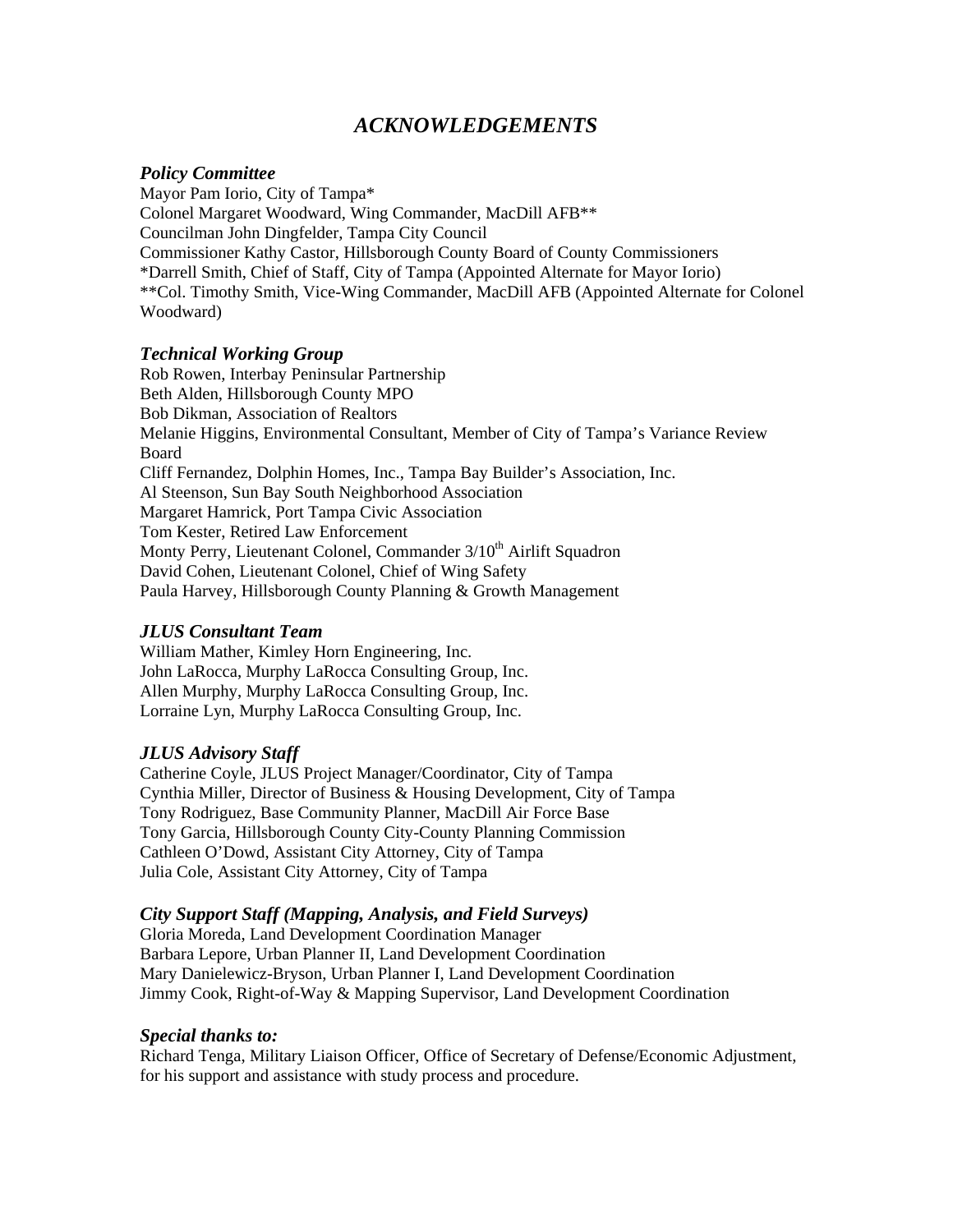## *REFERENCES*

Air Installation Compatible Use Zone (AICUZ) Resource Book for MacDill Air Force Base, Florida, April 1998

Airport Compatible Land Use Guidance for Florida Communities, Florida Department of Transportation, Office of Public Transportation, Aviation Office, 1994

Basewide Transportation Plan, Existing Conditions Report, Prepared for MacDill Air Force Base by Wilson Miller, Inc., September 2005

City of Tampa/MacDill Air Force Base Partnership Initiatives, *Memorandums of Understanding,* Status Update, September 2002

City of Tampa - MacDill AFB Military Readiness Assessment, Working Draft #2, City of Tampa Strategic Planning & Technology Department, July 2003

Hillsborough County Property Appraiser website www.hcpafl.org

INDEX Demonstration Project, Ballast Point Study Area INDEX Profile, *Preliminary Assessment.* City of Tampa Planning & Management Department, July 2001

Joint Land Use Study, Program Guidance Manual, Office of Economic Development, August 2002

Military Installations Under Pressure from Urban Sprawl by James M. Davis, AICP, Zoning News, American Planning Association, November 2003.

Port Tampa Truck Study, Final Summary Report, prepared by URS, May, 2005

Tampa Code of Ordinances, City of Tampa, Florida

Tampa Comprehensive Plan, as Amended, Adopted by Tampa City Council January 29, 1998, prepared by Hillsborough County City-County Planning Commission

Tampa Comprehensive Plan Amendment 05-25, Text Amendment to the Future Land Use Element, Plan Amendment Cycle beginning August 1, 2005, The Planning Commission Public Hearing Date: December 12, 2005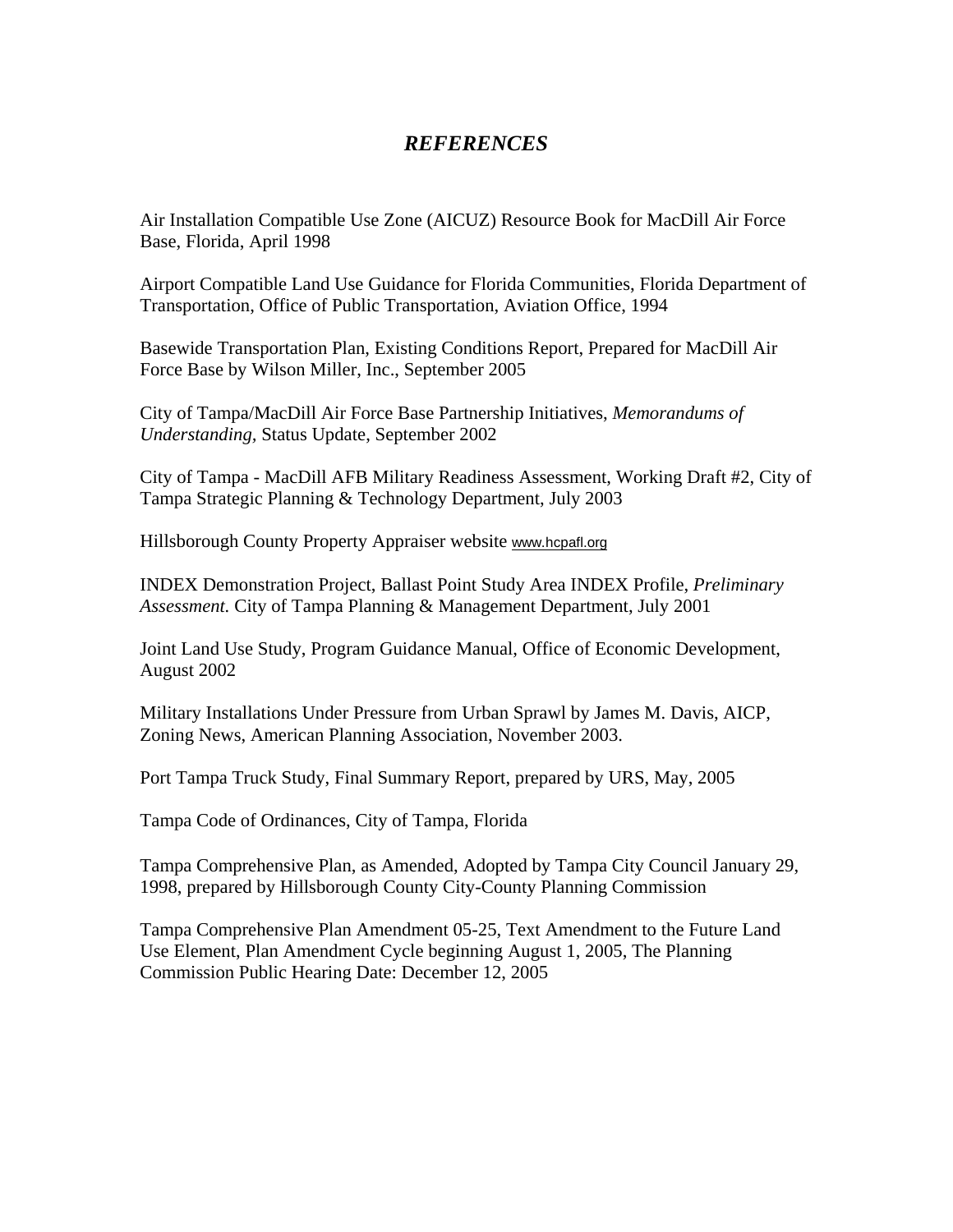# *ABBREVIATIONS*

This document contains the following abbreviations:

| <b>Full Name</b>                                                 | <b>Abbreviation</b> |
|------------------------------------------------------------------|---------------------|
| City of Tampa/MacDill Air Force Base Joint Land Use Study        | <b>JLUS</b>         |
| <b>United States Department of Defense</b>                       | DoD                 |
| <b>Environment Noise Management Program</b>                      | <b>ENMP</b>         |
| Air Installation Compatible Use Zone                             | <b>AICUZ</b>        |
| <b>Accident Potential Zone</b>                                   | <b>APZ</b>          |
| <b>Clear Zone</b>                                                | CZ                  |
| <b>United States Air Force</b>                                   | <b>USAF</b>         |
| Day Night Sound Level                                            | <b>DNL</b>          |
| City of Tampa Development Review Committee                       | <b>DRC</b>          |
| Dwelling Unit per Acre                                           | DU/AC               |
| <b>Tampa International Airport</b>                               | <b>TIA</b>          |
| <b>Census Tract</b>                                              | <b>CT</b>           |
| Future Land Use Element of the City of Tampa Comprehensive Plan  | <b>FLUE</b>         |
| Floor Area Ratio                                                 | FAR                 |
| Residential-6 (land use category)                                | $R-6$               |
| Residential-10 (land use category)                               | $R-10$              |
| Residential-20 (land use category                                | $R-20$              |
| Residential-35 (land use category)                               | $R-35$              |
| Residential-50 (land use category)                               | $R-50$              |
| Single Family Residential 5000 SF Lot (previous zoning district) | $R-1$               |
| Single Family Residential 6000 SF Lot (previous zoning district) | $R-1A$              |
| Municipal Airport Compatibility (zoning district)                | $M-AP$              |
| Military Installation Airport Compatibility (zoning district)    | MI-AP               |
| RS-50 Single Family Residential (zoning district)                | $RS-50$             |
| RS-60 Single Family Residential (zoning district)                | <b>RS-60</b>        |
| RS-75 Single Family Residential (zoning district)                | <b>RS-75</b>        |
| RS-150 Single Family Residential (zoning district)               | <b>RS-150</b>       |
| CG Commercial-General (zoning district)                          | CG                  |
| Planned Development (zoning district)                            | <b>PD</b>           |